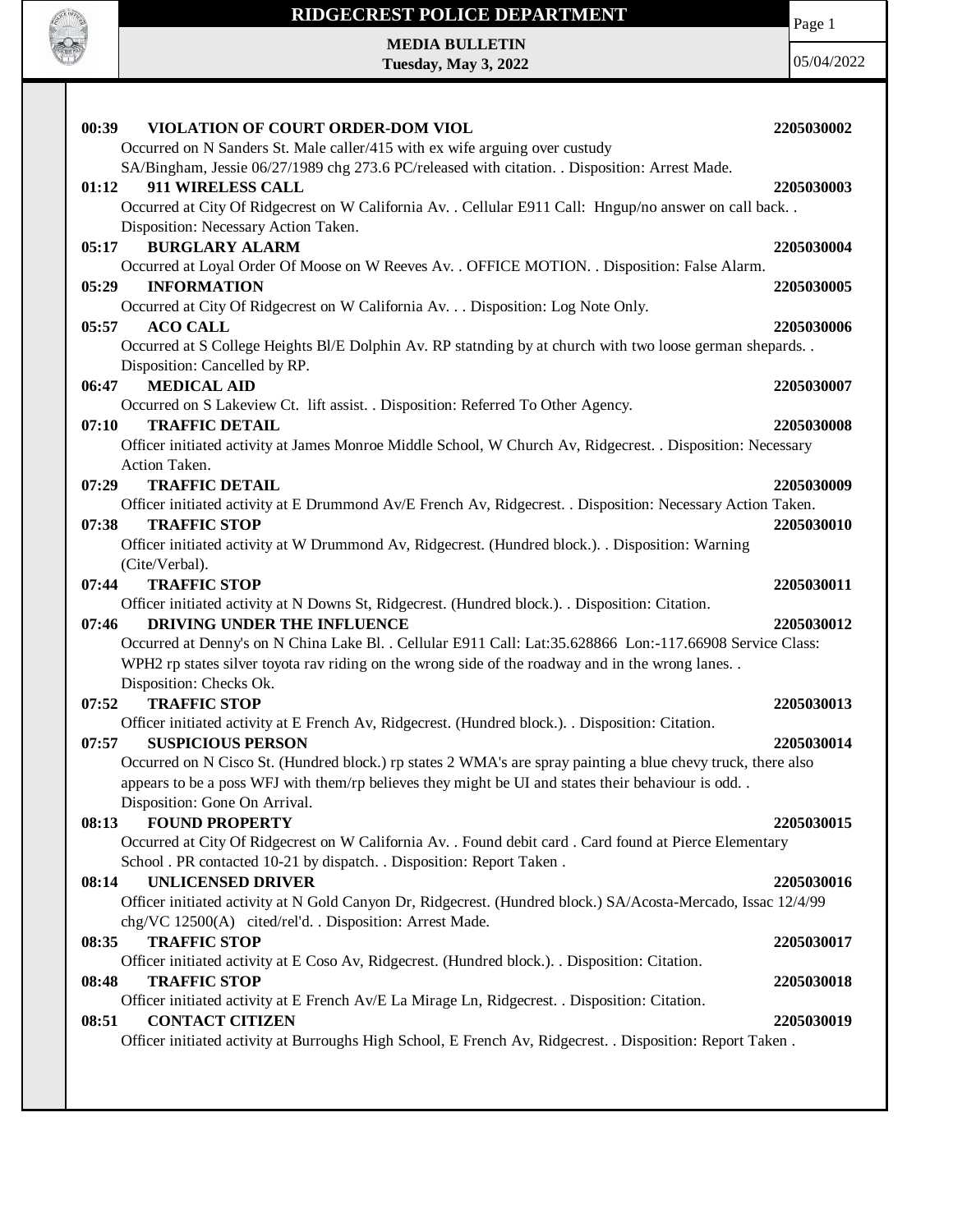

 $\mathbf{I}$ 

# **RIDGECREST POLICE DEPARTMENT MEDIA BULLETIN**

**Tuesday, May 3, 2022**

Page 2

| <b>ACO CALL</b><br>08:53                                                                                                                                                                                                                      | 2205030020 |
|-----------------------------------------------------------------------------------------------------------------------------------------------------------------------------------------------------------------------------------------------|------------|
| Occurred on S El Hogar St. Rp states she has 2 german shepherds confined at her house that she found on<br>college heights/rp requesting ACO pick up as soon as possible due to having to go to work. Disposition:<br>Animal Control Handled. |            |
| <b>WARRANT ARREST</b><br>08:58                                                                                                                                                                                                                | 2205030021 |
| Officer initiated activity at N Downs St, Ridgecrest. (Hundred block.) SA/Hisquierdo, Karen 03/30/67                                                                                                                                          |            |
| LASO wrt ATP2AT0302401/\$30k/VC 12500(A)                                                                                                                                                                                                      |            |
| cited/rel'd. . Disposition: Arrest Made.                                                                                                                                                                                                      |            |
| RUNAWAY/OUT OF CONTROL JUVENILE<br>08:58                                                                                                                                                                                                      | 2205030022 |
| Occurred on W Reeves Av. Rquesting an Officer. . Disposition: Counselled.                                                                                                                                                                     |            |
| <b>COUNTERFEIT MONEY</b><br>09:00<br>Occurred at Kwik Serv on N Norma St. . RP HAS VIDEO OF SOMEONE TRYING TO PAY WITH FAKE                                                                                                                   | 2205030023 |
| MONEY. . Disposition: Information Provided.                                                                                                                                                                                                   |            |
| <b>KEEP THE PEACE</b><br>09:15                                                                                                                                                                                                                | 2205030024 |
| Occurred at Pro Tow & Recovery on S Norma St. Disposition: Negative Contact.                                                                                                                                                                  |            |
| <b>BURGLARY ALARM</b><br>09:18                                                                                                                                                                                                                | 2205030025 |
| Occurred on W Haloid Av. AOA: front door                                                                                                                                                                                                      |            |
| TOA: 0856                                                                                                                                                                                                                                     |            |
| OP: Conner                                                                                                                                                                                                                                    |            |
| RESP: NO. . Disposition: False Alarm.                                                                                                                                                                                                         |            |
| 911 WIRELESS CALL<br>09:26                                                                                                                                                                                                                    | 2205030026 |
| Occurred on N China Lake Bl. Service Class: VOIP misdial. . Disposition: Log Note Only.                                                                                                                                                       |            |
| 09:38<br><b>INFORMATION RECEIVED</b>                                                                                                                                                                                                          | 2205030027 |
| Occurred on . Inc#2205030005. . Disposition: Information Received.                                                                                                                                                                            |            |
| 09:40<br><b>MEDICAL AID</b>                                                                                                                                                                                                                   | 2205030028 |
| Occurred on W Pilgrim Ci. ambulance request. . Disposition: Referred To Other Agency.                                                                                                                                                         |            |
| 09:47<br><b>ACO CALL</b>                                                                                                                                                                                                                      | 2205030029 |
| Officer initiated activity at W Oregon Av, Ridgecrest. Barking dog. . Disposition: Animal Control Handled.<br>09:51<br><b>WELFARE CHECK</b>                                                                                                   |            |
| Occurred at City Of Ridgecrest on W California Av. . Male wearing a brown shirt and jeans was standing in the                                                                                                                                 | 2205030030 |
| middle of the road -last seen walking on China LaKe by BoA. . Disposition: Unable To Locate.                                                                                                                                                  |            |
| <b>AREA CHECK</b><br>10:04                                                                                                                                                                                                                    | 2205030031 |
| Occurred at Pearson Park on W Vicki Av/N Downs St. . HOME ACROSS FROM PEARSON PARK, MAN                                                                                                                                                       |            |
| GOING THROUGH SOMEONES TRASH CAN. MAKING A MESS. WMA/ RED HAIR/ NO SHIRT/ MAROON                                                                                                                                                              |            |
| PANTS/2ND CALLER STATES SUBJ POSSIBLY HAS A COMP, 3 DARK BAGS AND IS GOIND S/B ON                                                                                                                                                             |            |
| DOWNS TOWARDS SPIRIT GAS STATION. . Disposition: Gone On Arrival.                                                                                                                                                                             |            |
| 10:07<br><b>SHOPLIFTING</b>                                                                                                                                                                                                                   | 2205030032 |
| Occurred at Stater Brothers #109 on N China Lake Bl. . Female detained for shoplifting-requesting an Officer                                                                                                                                  |            |
| -RP in the parking lot                                                                                                                                                                                                                        |            |
| SA/Long, Ester 06/11/56 chg/PC 459.5 cited/rel'd. . Disposition: Arrest Made.                                                                                                                                                                 |            |
| <b>MEDICAL AID</b><br>10:11                                                                                                                                                                                                                   | 2205030033 |
| Occurred on W Church Av. ambulance request. . Disposition: Referred To Other Agency.                                                                                                                                                          |            |
| <b>CONTACT CITIZEN</b><br>10:16                                                                                                                                                                                                               | 2205030034 |
| Occurred at City Of Ridgecrest on W California Av. . RP IN LOBBY WOULD LIKE TO SPEAK TO AN<br>OFFICER IN REGARDS TO 22-590. . Disposition: Cancelled by RP.                                                                                   |            |
|                                                                                                                                                                                                                                               |            |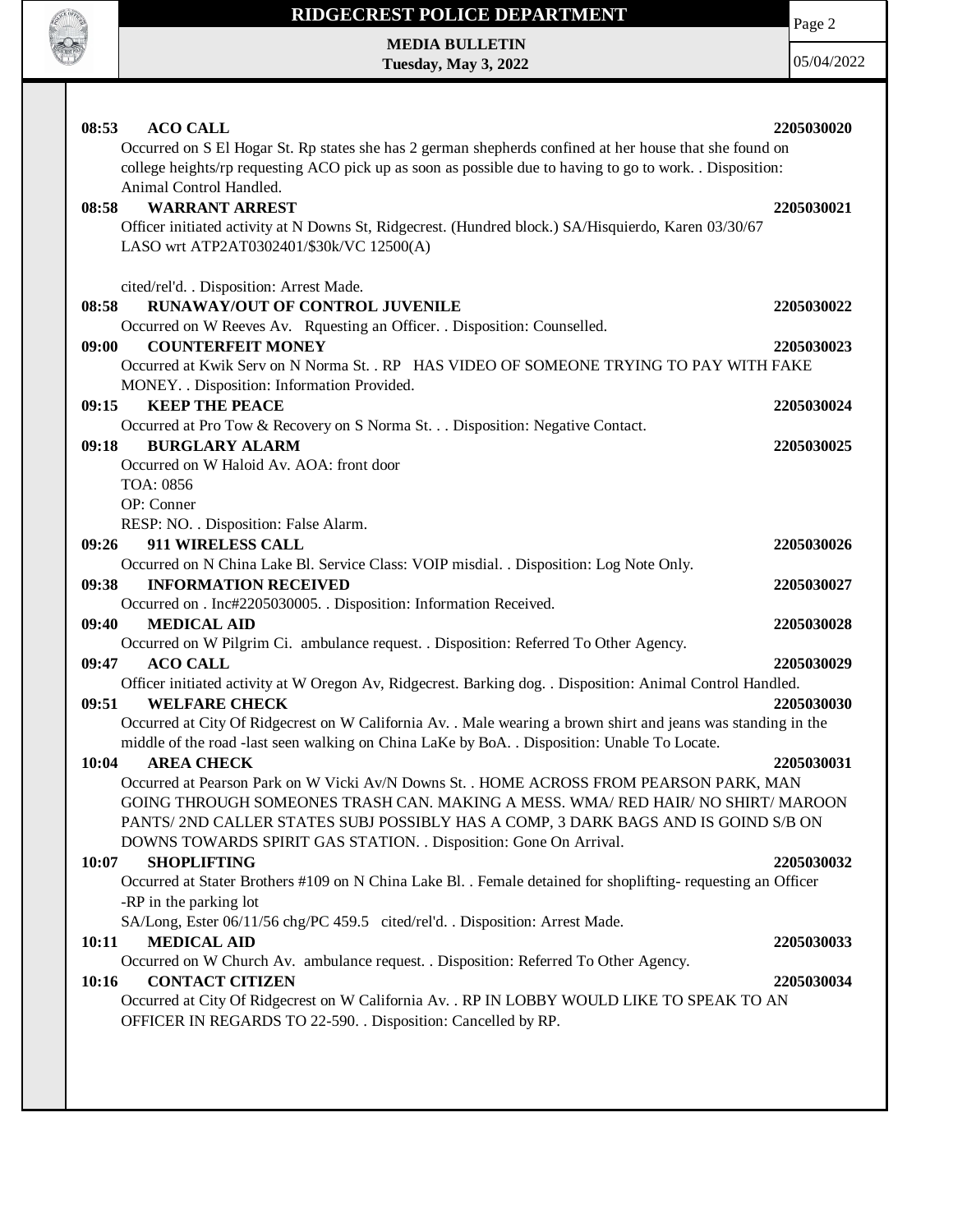

**Tuesday, May 3, 2022**

Page 3

| 10:27<br><b>SUSPICIOUS PERSON</b>                                                                                                                                                           | 2205030035 |
|---------------------------------------------------------------------------------------------------------------------------------------------------------------------------------------------|------------|
| Occurred at W Hy 178/FRONTAGE Rd. WMA/grn/blk walking on the side of the road and almost jumped in                                                                                          |            |
| front of her veh. . Disposition: Referred To Other Agency.                                                                                                                                  |            |
| <b>FLAG DOWN</b><br>10:27                                                                                                                                                                   | 2205030036 |
| Officer initiated activity at N Downs St/W Tamarisk Av, Ridgecrest. . Disposition: Information Provided.                                                                                    |            |
| <b>CONTACT CITIZEN</b><br>10:29                                                                                                                                                             | 2205030037 |
| Occurred on W St George Av. RP WOULD LIKE TO SPEAK WITH AN OFFICER . CONTACT VIA 21. .                                                                                                      |            |
| Disposition: Information Received.                                                                                                                                                          |            |
| <b>CONTACT CITIZEN</b><br>10:34                                                                                                                                                             | 2205030038 |
| Occurred at City Of Ridgecrest on W California Av. . CALL RP//needs to speak to someone about an event and                                                                                  |            |
| if there are restrictions. . Disposition: Information Provided.                                                                                                                             |            |
| <b>CONTACT CITIZEN</b><br>10:36                                                                                                                                                             | 2205030039 |
| Occurred at City Of Ridgecrest on W California Av. . Call rp. Rp states she doesn't know where the trailer is                                                                               |            |
| that her mother owned. . Disposition: Negative Contact.                                                                                                                                     |            |
| <b>HOME VISIT</b><br>11:22                                                                                                                                                                  | 2205030040 |
| Officer initiated activity at S Chesapeake St, Ridgecrest. . Disposition: Necessary Action Taken.                                                                                           |            |
| 11:28<br><b>GRAFFITI</b>                                                                                                                                                                    | 2205030041 |
| Officer initiated activity at E French Av/N China Lake Bl, Ridgecrest. . Disposition: Necessary Action Taken.                                                                               |            |
| 11:52<br><b>ATTEMPT TO CONTACT</b>                                                                                                                                                          | 2205030042 |
| Occurred at Murray Middle School on E Drummond Av. . rp states there is a man chasing her because she was<br>on her phone//wma/hat/ID/khaki/60's-70's. . Disposition: Information Provided. |            |
| <b>TRAFFIC STOP</b><br>11:54                                                                                                                                                                | 2205030043 |
| Officer initiated activity at E French Av, Ridgecrest. (Hundred block.). . Disposition: Checks Ok.                                                                                          |            |
| <b>SUBPOENA SERVICE</b><br>12:00                                                                                                                                                            | 2205030044 |
| Officer initiated activity at Ridgecrest Regional Hospital, N China Lake Bl, Ridgecrest. . Disposition: Necessary                                                                           |            |
| Action Taken.                                                                                                                                                                               |            |
| <b>WARRANT ARREST</b><br>12:17                                                                                                                                                              | 2205030045 |
| Officer initiated activity at Taco Bell, N China Lake Bl, Ridgecrest. SA/Bigger, Nicholas 01/08/96 opn chg/VC                                                                               |            |
| 12500(A)                                                                                                                                                                                    |            |
| BV014171A/No Bail/PC 3455(A)                                                                                                                                                                |            |
| cited/rel'd. . Disposition: Arrest Made.                                                                                                                                                    |            |
| <b>SUBPOENA SERVICE</b><br>12:23                                                                                                                                                            | 2205030046 |
| Officer initiated activity at W Bennett Av, Ridgecrest. . Disposition: Negative Contact.                                                                                                    |            |
| <b>ACO CALL</b><br>12:30                                                                                                                                                                    | 2205030047 |
| Occurred at Stater Brothers #109 on N China Lake Bl. . GREY FORD RANGER WITH GREY CAMPER SHELL.                                                                                             |            |
| Disposition: Animal Control Handled.                                                                                                                                                        |            |
| <b>CONTACT CITIZEN</b><br>12:37                                                                                                                                                             | 2205030048 |
| Occurred at City Of Ridgecrest on W California Av. . Rp in the lobby-would like to speak to an officer about her                                                                            |            |
| ex and her daughter. . Disposition: Referred To Other Agency.                                                                                                                               |            |
| <b>SUBPOENA SERVICE</b><br>12:39                                                                                                                                                            | 2205030049 |
| Officer initiated activity at W Chaparral Dr, Kern County. . Disposition: Negative Contact.                                                                                                 |            |
| <b>IN CUSTODY ARREST</b><br>12:45                                                                                                                                                           | 2205030050 |
| Occurred at City Of Ridgecrest on W California Av. Disposition: Necessary Action Taken.                                                                                                     |            |
| <b>TRAFFIC HAZARD</b><br>12:49                                                                                                                                                              | 2205030051 |
| Officer initiated activity at Toyota Of Ridgecrest, N China Lake Bl, Ridgecrest. . Disposition: Necessary Action                                                                            |            |
| Taken.                                                                                                                                                                                      |            |
| <b>SUBPOENA SERVICE</b><br>12:54                                                                                                                                                            | 2205030052 |
| Officer initiated activity at N Guam St, Kern County. . Disposition: Negative Contact.                                                                                                      |            |
|                                                                                                                                                                                             |            |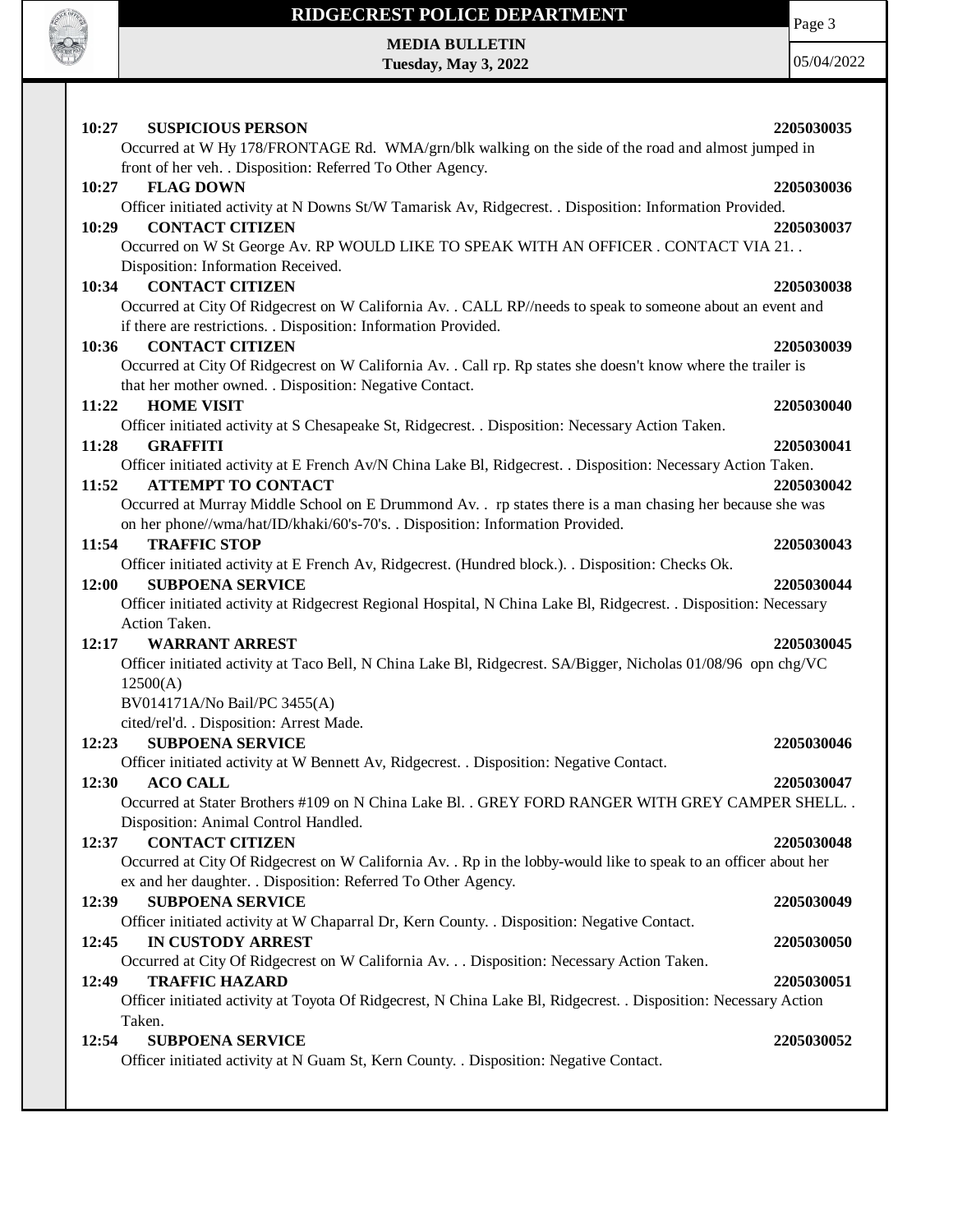

**Tuesday, May 3, 2022**

Page 4

| 12:56<br><b>ACO CALL</b>                                                                                                         | 2205030053 |
|----------------------------------------------------------------------------------------------------------------------------------|------------|
| Officer initiated activity at E Robertson Av, Ridgecrest. Possible abandoned dog. . Disposition: Animal Control                  |            |
| Handled.                                                                                                                         |            |
| <b>SUBPOENA SERVICE</b><br>13:07                                                                                                 | 2205030054 |
| Officer initiated activity at W Janelle Ct, Ridgecrest. . Disposition: Negative Contact.                                         |            |
| 13:12<br><b>ACO CALL</b>                                                                                                         | 2205030055 |
| Officer initiated activity at W Ward Av, Ridgecrest. Stray dogs. . Disposition: Animal Control Handled.                          |            |
| <b>SUBPOENA SERVICE</b><br>13:21                                                                                                 | 2205030056 |
| Officer initiated activity at S Lenore St, Ridgecrest. . Disposition: Negative Contact.<br>13:25<br><b>ACO CALL</b>              | 2205030057 |
| Officer initiated activity at S Acacia St, Ridgecrest. . Disposition: Animal Control Handled.                                    |            |
| <b>CONTACT CITIZEN</b><br>13:28                                                                                                  | 2205030058 |
| Occurred at City Of Ridgecrest on W California Av. . Rp in the lobby-needs to speak to an officer about                          |            |
| boarding up an apartment/rp states the owner asked him to do it but he was told he needs to speak to us first                    |            |
| Disposition: Information Provided.                                                                                               |            |
| <b>ACO CALL</b><br>13:33                                                                                                         | 2205030059 |
| Officer initiated activity at W Benson Av, Ridgecrest. 2 loose chihuahua. . Disposition: Animal Control                          |            |
| Handled.                                                                                                                         |            |
| 13:35<br><b>SUBPOENA SERVICE</b>                                                                                                 | 2205030060 |
| Officer initiated activity at S Norma St, Ridgecrest. . Disposition: Necessary Action Taken.<br>13:42<br><b>SUBPOENA SERVICE</b> | 2205030061 |
| Officer initiated activity at W Wilson Av, Ridgecrest. . Disposition: Necessary Action Taken.                                    |            |
| 13:49<br><b>CONTACT CITIZEN</b>                                                                                                  | 2205030062 |
| Occurred at City Of Ridgecrest on W California Av. . RP in the lobby to speak with an Officer. . Disposition:                    |            |
| Information Received.                                                                                                            |            |
| <b>THEFT</b><br>13:56                                                                                                            | 2205030063 |
| Occurred on N Alvord St. Rp would like to file a report regarding a trailer being stolen. . Disposition: Report                  |            |
| Taken.                                                                                                                           |            |
| 14:15<br><b>SUBPOENA SERVICE</b>                                                                                                 | 2205030064 |
| Officer initiated activity at E Commercial Av, Ridgecrest. . Disposition: Negative Contact.                                      |            |
| <b>TRAFFIC DETAIL</b><br>14:20                                                                                                   | 2205030065 |
| Officer initiated activity at James Monroe Middle School, W Church Av, Ridgecrest. . Disposition: Necessary<br>Action Taken.     |            |
| 14:23<br><b>TRAFFIC STOP</b>                                                                                                     | 2205030066 |
| Officer initiated activity at James Monroe Middle School, W Church Av, Ridgecrest. . Disposition: Warning                        |            |
| (Cite/Verbal).                                                                                                                   |            |
| 14:25<br><b>DISTURBANCE FIGHT</b>                                                                                                | 2205030067 |
| Officer initiated activity at Freedom Park, S Warner St, Ridgecrest. . Disposition: Checks Ok.                                   |            |
| RUNAWAY/OUT OF CONTROL JUVENILE<br>14:33                                                                                         | 2205030068 |
| Occurred on E Commercial Av. RP requesting an Officer. . Disposition: Counselled.                                                |            |
| <b>THEFT</b><br>14:37                                                                                                            | 2205030069 |
| Occurred on N Sanders St. Wfa/ blonde hair/ white top/ shorts/ tattoos knocked on rps door yelling and took                      |            |
| off with the rps american flag. . Disposition: Assisted.                                                                         |            |
| <b>SUBPOENA SERVICE</b><br>14:38                                                                                                 | 2205030070 |
| Officer initiated activity at E Commercial Av, Ridgecrest. . Disposition: Necessary Action Taken.<br>14:45<br><b>AREA CHECK</b>  | 2205030071 |
| Officer initiated activity at Tennis Courts, E French Av, Ridgecrest. . Disposition: Necessary Action Taken.                     |            |
|                                                                                                                                  |            |
|                                                                                                                                  |            |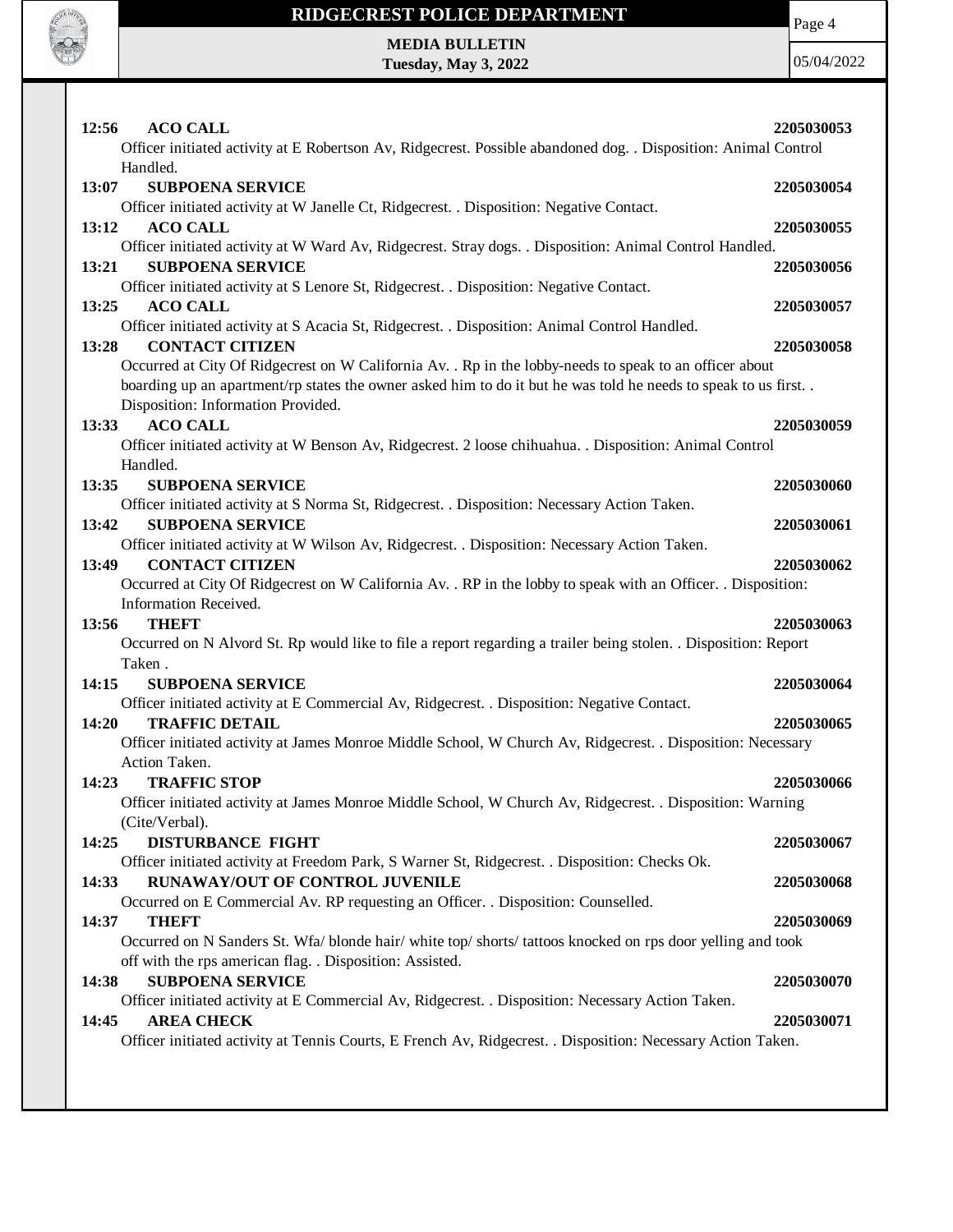

**Tuesday, May 3, 2022**

Page 5

| <b>SUSPICIOUS CIRCUMSTANCES</b><br>14:46                                                                       | 2205030072 |
|----------------------------------------------------------------------------------------------------------------|------------|
| Occurred at Petroglyph Park on E French Av. . female rp stated there is a male and female in the female        |            |
| restroom//unable to get further information as rp hung up. . Disposition: Checks Ok.                           |            |
| 14:49<br><b>SUBPOENA SERVICE</b>                                                                               | 2205030073 |
| Officer initiated activity at S Gateway Bl, Ridgecrest. . Disposition: Negative Contact.                       |            |
| 14:54<br><b>TRAFFIC STOP</b>                                                                                   | 2205030074 |
| Officer initiated activity at Tennis Courts, E French Av, Ridgecrest. . Disposition: Citation.                 |            |
| <b>SUBPOENA SERVICE</b><br>14:57                                                                               | 2205030075 |
| Officer initiated activity at E Bowman Rd, Ridgecrest. . Disposition: Negative Contact.                        |            |
| <b>CONTACT CITIZEN</b><br>15:08                                                                                | 2205030076 |
| Occurred at City Of Ridgecrest on W California Av. . Rp in the lobby-wants to speak to an officer about the    |            |
| subjects at petroglyph park. . Disposition: Necessary Action Taken.                                            |            |
| <b>SUBPOENA SERVICE</b><br>15:09                                                                               | 2205030077 |
| Officer initiated activity at College Heights Apartments, S College Heights Bl, Ridgecrest. . Disposition:     |            |
| Necessary Action Taken.                                                                                        |            |
| <b>RUNAWAY/OUT OF CONTROL JUVENILE</b><br>15:32                                                                | 2205030078 |
| Officer initiated activity at Pierce Elementary School, N Gold Canyon Dr, Ridgecrest. . Disposition: Necessary |            |
| Action Taken.                                                                                                  |            |
| <b>ASSAULT</b><br>15:45                                                                                        | 2205030079 |
| Occurred at Walmart Supercenter on E Bowman Rd. . Rp would like to file a report. . Disposition: Information   |            |
| Provided.                                                                                                      |            |
| 16:05<br><b>MEDICAL AID</b>                                                                                    | 2205030080 |
| Occurred on S Lakeview Ct. ambuance request. . Disposition: Referred To Other Agency.                          |            |
| PROPERTY DAMAGE ONLY TC<br>16:11                                                                               | 2205030081 |
| Occurred at W Bowman Rd/S China Lake Bl. 2 vehs in roadway. . Disposition: Report Taken.                       |            |
| 16:18<br><b>VANDALISM</b>                                                                                      | 2205030082 |
| Occurred on N Warner St. Rp would like to speak with an officer. . Disposition: Information Provided.          |            |
| 16:22<br><b>CONTACT CITIZEN</b>                                                                                | 2205030083 |
| Occurred at City Of Ridgecrest on W California Av. . Rp would like P9 to contact them via 21. . Disposition:   |            |
| Negative Contact.                                                                                              |            |
| <b>WELFARE CHECK</b><br>16:23                                                                                  | 2205030084 |
| Occurred at E Ridgecrest Bl/S Lumill St.                                                                       |            |
| female walking into traffic wfa/brown/red hair. . Disposition: Unable To Locate.                               |            |
| <b>CITIZEN ASSIST</b><br>16:28                                                                                 | 2205030085 |
| Occurred at Walmart Supercenter on E Bowman Rd. . locked out of car. . Disposition: Referred To Other          |            |
| Agency.                                                                                                        |            |
| <b>ACO CALL</b><br>16:35                                                                                       | 2205030086 |
| Officer initiated activity at N Florence St, Ridgecrest. Loose dog. . Disposition: Animal Control Handled.     |            |
| <b>SHOPLIFTING</b><br>17:04                                                                                    | 2205030087 |
| Occurred at Home Depot on N China Lake Bl. . Cellular E911 Call: Lat:35.631709 Lon:-117.672 Service Class:     |            |
| WPH2 rp states they just had a walk out                                                                        |            |
| wma/blk/jeans/ls on las flores going down fairview. . Disposition: Unable To Locate.                           |            |
| <b>TRAFFIC STOP</b><br>17:14                                                                                   | 2205030088 |
| Officer initiated activity at N Balsam St, Ridgecrest. (Hundred block.). . Disposition: Citation.              |            |
| 17:43<br><b>CHILD NEGLECT</b>                                                                                  | 2205030089 |
| Occurred at W Inyokern Rd/N Jacks Ranch Rd. Rp states there is a small uhaul truck with 2 small children in    |            |
| the back stroage area coming from Buttermilk Acres into Ridgecrest. . Disposition: Gone On Arrival.            |            |
|                                                                                                                |            |